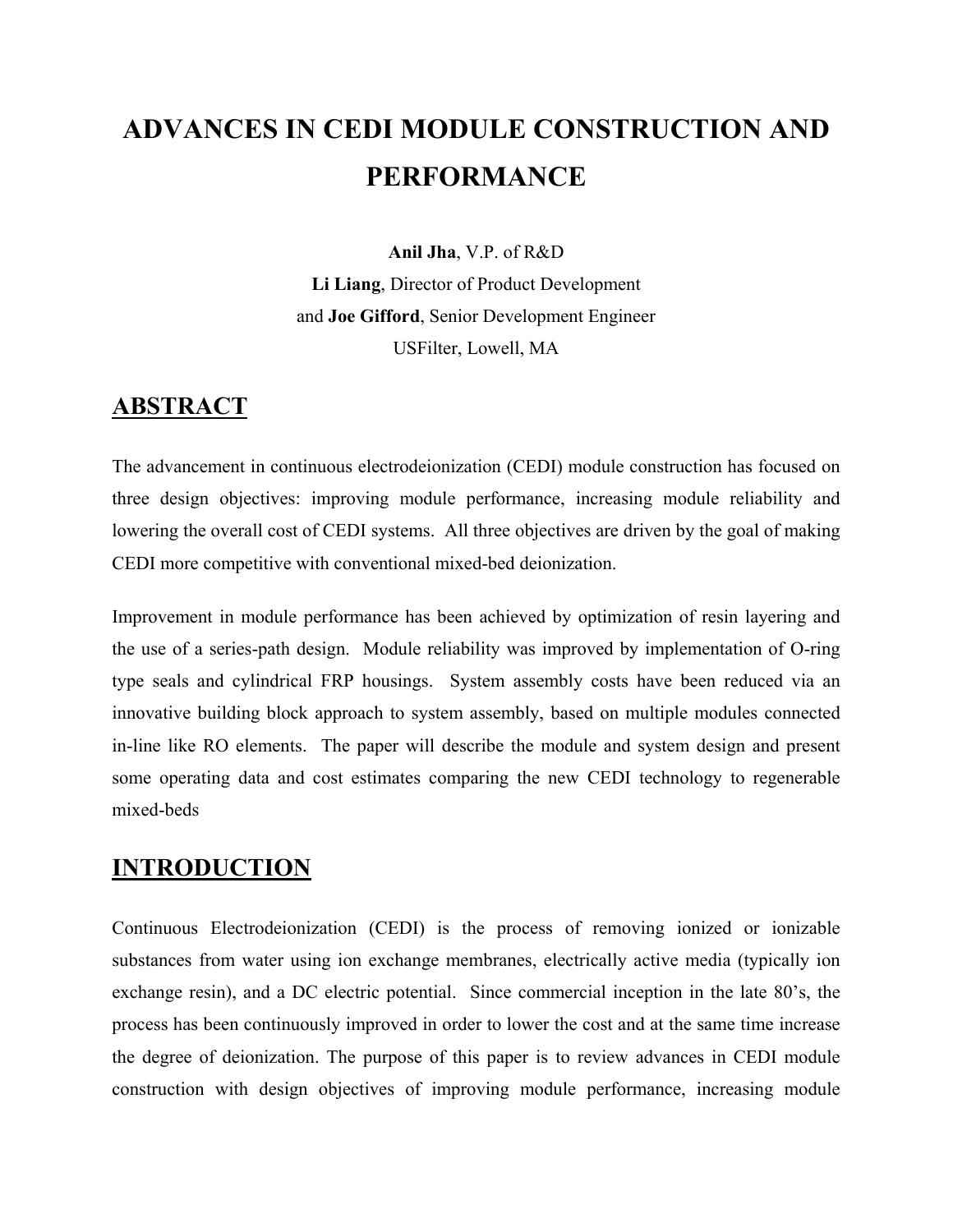reliability and lowering overall cost of CEDI systems. These objectives are focused on making CEDI competitive with conventional mixed bed deionization. These objectives are especially important in semiconductor pure water applications where the use of conventional mixed bed deionization is undesirable due to periodic fluctuation in product quality caused by exhaustion and regeneration of ion exchange beds.

# **CEDI TECHNOLOGY**

Most commercial CEDI devices comprise alternating cation- and anion-permeable membranes with spaces in between configured to create liquid flow compartments with inlets and outlets. The compartments bound by an anion membrane facing the positively charged anode and a cation membrane facing the negatively charged cathode are diluting compartments. The compartments bound by an anion membrane facing the cathode and a cation membrane facing the anode are concentrating compartments. To facilitate ion transfer in low ionic strength solutions, the dilute compartments are filled with ion exchange resins. A transverse DC electrical field is applied by an external power source using electrodes at the bounds of the membranes and compartments. When the electric field is applied, ions in the liquid are attracted to their respective counter-electrodes. The result is that the diluting compartments are depleted of ions and the concentrating compartments are concentrated with ions. Explanation of the CEDI process can be found in previous papers  $(1-4)$ . A representation of the process is shown in Figure 1.

## **IMPROVING CEDI MODULE PERFORMANCE**

### CEDI in Microelectronics

Product water specifications for current CEDI technologies are typically in the range of 10-16 megohm-cm with removal of weakly dissociated species such as silica and boron in the 90-98% range. This is sufficient for many industrial uses, such as water production in the pharmaceutical and power generation markets. However, this quality is not sufficient for use in the microelectronics industry where quality requirements are very stringent - requiring greater than 18 megohm-cm with most species non detectable. In this case, and in many power applications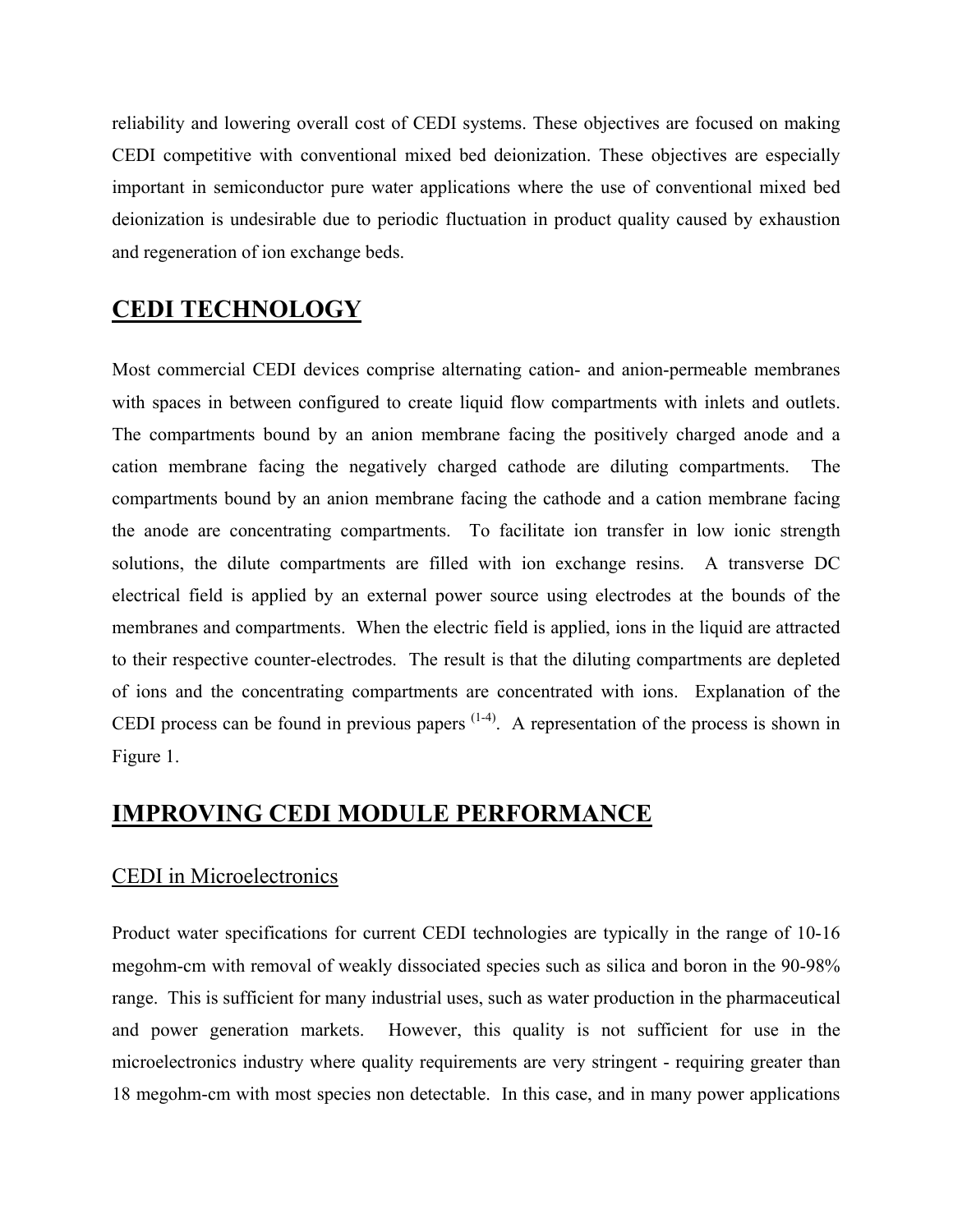where there is a stringent silica requirement, CEDI is followed by ion exchange polishing. While this approach can greatly extend the ion exchange service cycle and reduce operating costs, there are still issues such as regeneration and breakthrough of the ion exchange resin that must be dealt with. The ideal solution would be for the CEDI to produce water directly of a quality acceptable to the microelectronics manufacturing process, i.e. greater than 18 megohmcm with trace levels of silica, boron and other dissolved species. This is illustrated in Figure 2.

#### CEDI Trends

Over the last few years there has been a shift towards thicker diluting cells <sup>(1)</sup> and modular system approaches, both of which have lowered costs. Thicker diluting cells reduce the amount of ion exchange membrane area necessary to treat a given amount of water, thereby reducing the overall cost of the modules. This has led to the use of layers of resin where the layers can be primarily cationic, primarily anionic material, mixed bed, etc  $<sup>(5)</sup>$ .</sup>

#### Layered Beds and pH Shifting

With layered CEDI technology, obviously the goal of the individual layers is to remove their respective counter ions, i.e. the anion resin layers remove anions and the cation resin layers remove cations. To maintain electro-neutrality in a layer where cations are being transferred to the concentrate, water splitting must take place at the anion exchange membrane to provide hydrogen ion,  $H^+$ . A similar process happens in the anion layer at the cation membrane providing OH<sup>-</sup> to replace removed anions. For this process to happen efficiently, layers must be enhanced to promote the water splitting reaction  $(6)$ .

In these enhanced layers, the acid or base created through water splitting can regenerate some of the ion exchange resin. It can also change the bulk pH in that particular layer. This is critical to the removal of species that are very weakly ionized at neutral or slightly acidic conditions, typical of CEDI feed waters. Silicic and boric acid have  $pK_a$  values between 9-10. This means the pH must be increased to this range to achieve effective removal. Dissolved  $CO<sub>2</sub>$ , the predominant species in most RO permeates, is also effectively converted to the ionized forms at this pH range.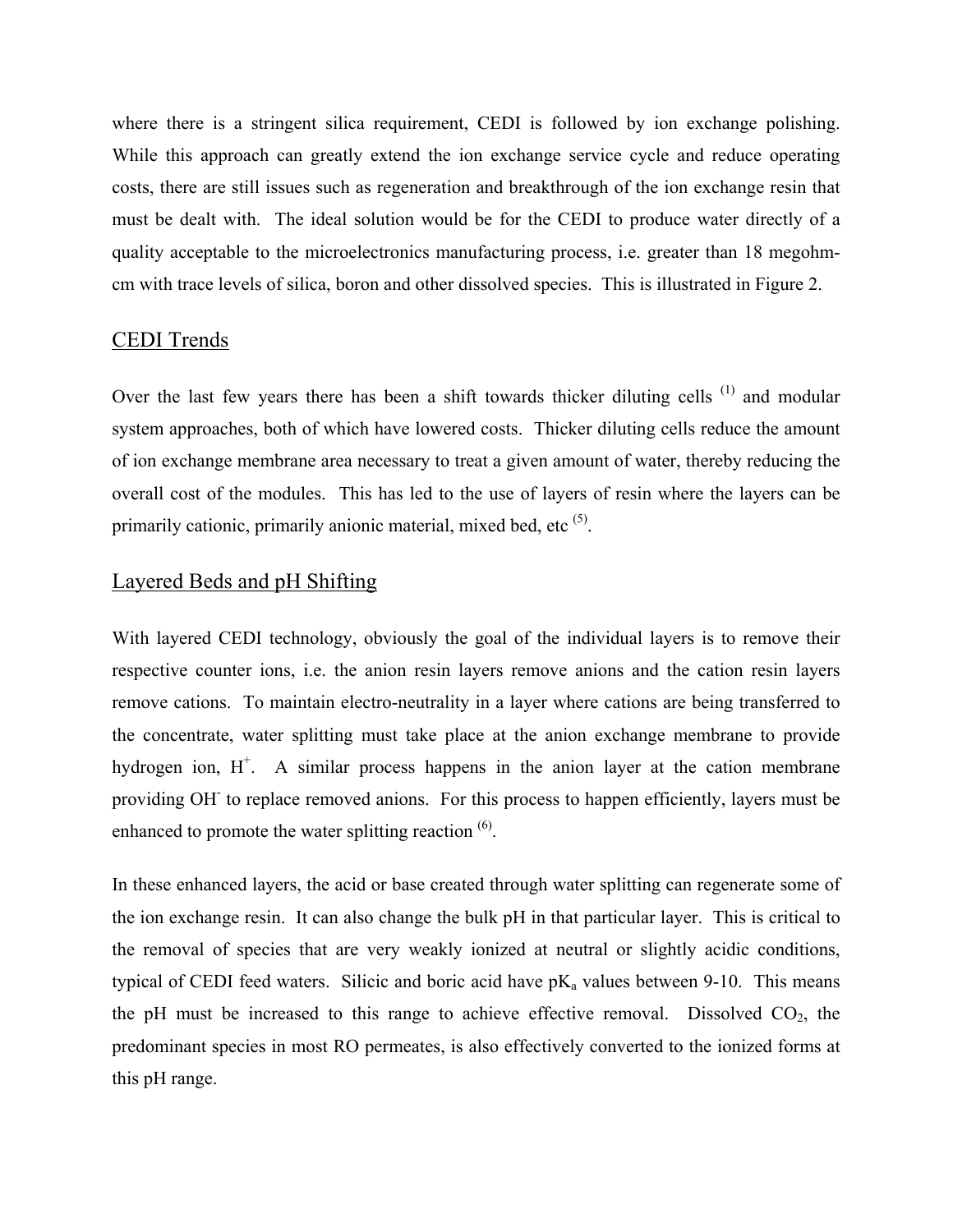Shown in Figure 3 is actual data from an enhanced anion resin layer  $(7)$ . The pH in this case increased about 3 units. The X-axis in this figure is the fractional length. Notice how quickly the silica is removed once the pH is elevated.

#### Two-Pass CEDI

Just as the pH is elevated in the enhanced anion layer, the pH can be reduced or neutralized in an enhanced cation or mixed bed layer. So it is necessary to pass through different types of layers to produce high quality water. The problem is that the electrical resistance of the different layers can be different, potentially allowing for preferential current flow. In addition, the resistance of each layer can change due to the form of the resin or the bulk pH. This issue was overcome in standard single pass modules by doping certain layers to equalize resistance  $(5)$ . However, for a module to produce very high quality water over a range of feed waters, specific types of layers must be used which have significantly different electrical resistances, much more so than in standard modules.

The solution then is to use a two-pass approach by either operating two modules in series or putting the layers electrically in series in a single module. Figure 4 shows how the layers can be put electrically in series using a folded path design <sup>(8)</sup>. Here the feed water passes through two different beds in series in the same module using one set of electrodes. The two beds are hydraulically and electrically in series. Although the voltage drop through each bed may be different, the current through each is the same because they are in series.

In a two-pass design the number of cells in the second pass can be less than that in the first. This is because the first pass is where the pH shifting and removal of weak ions occurs. This can be a slow process requiring several steps and longer residence time. The second pass is primarily for polishing of ions that weren't effectively removed at the pH extremes in the first pass. This is a relatively fast process and requires less residence time.

The other option for operating the two beds in series is to use completely separate modules each run on a different power source or connected in series on the same power source. Again, because the second pass can be operated at higher flow per cell, system designs could use this to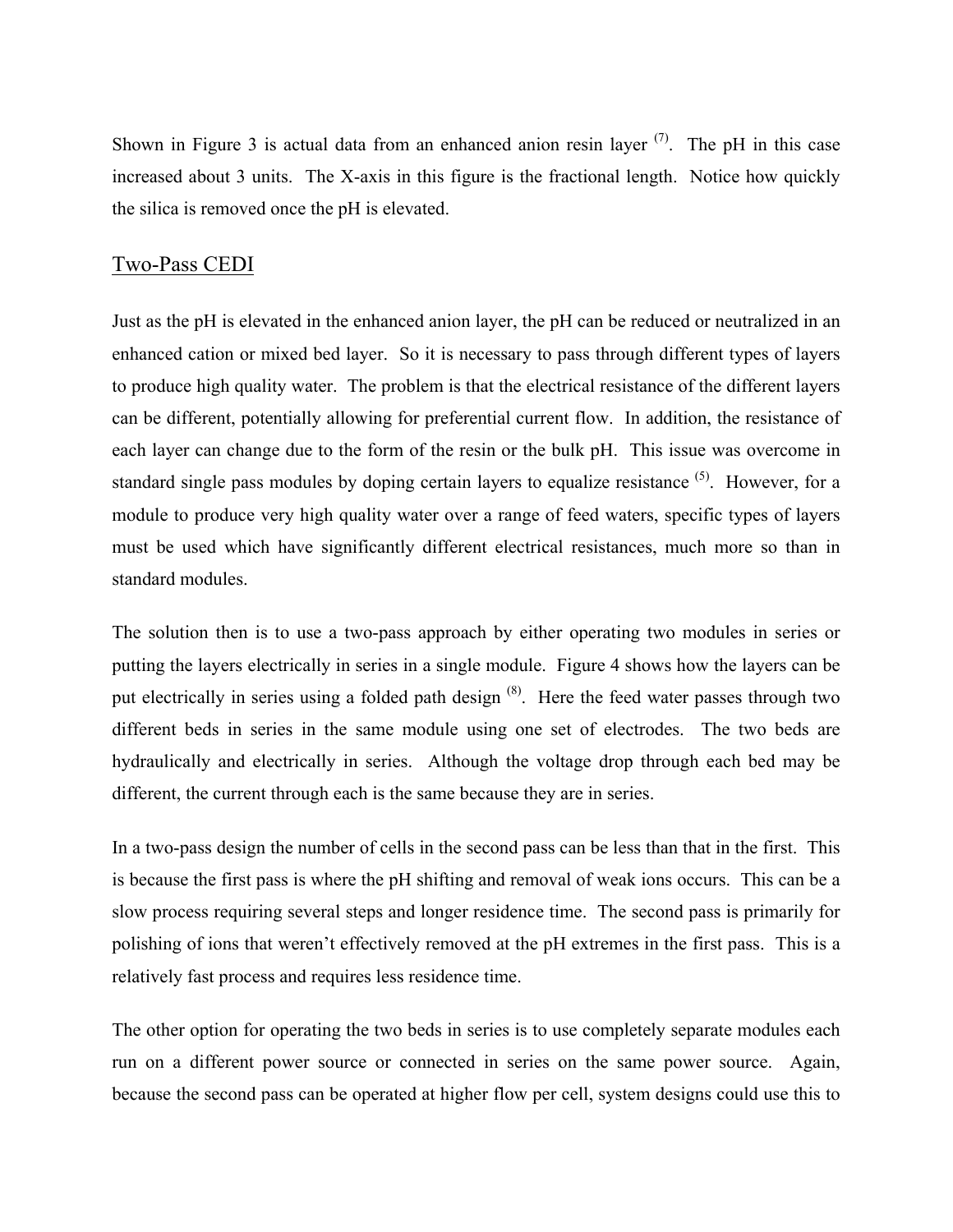reduce the total number of modules or systems. For example, Figure 5 shows three modules feeding two. For higher total flow, this could also represent three first pass systems feeding two polishing systems.

Using a single, folded path module may be more economical in some instances, but using series modules or systems may offer some added flexibility, especially when using separate power sources.

#### **Performance**

Six folded path modules were assembled and tested for reproducibility. The feed water was RO permeate at 10  $\mu$ S/cm (primarily Na, Cl, HCO<sub>3</sub>), with 4-5 ppm CO<sub>2</sub> and 300-500 ppb of silica. Water temperature was controlled to 10°C. All modules provided stable product quality between 18.1-18.2 megohm-cm. The average silica removal was 99.9%, boron removal was 99.0%, and sodium removal was 99.99%.

A test system was operated at a major microchip manufacturer in the US for six months. It was installed after 2-pass RO in parallel with the existing chemically regenerated mixed beds. At this site, the mixed beds were regenerated frequently (as often as once per week) due to boron breakthrough. Over the six months of operation, the CEDI unit consistently produced greater than 18 megohm-cm water with silica below the detection limit of 0.5 ppb. The CEDI boron removal proved to be better than the overall mixed bed removal as shown in Table 1. This boron profile shows the boron feed to each RO pass as well as the RO permeate and the effluent from each mixed bed and the test CEDI system. As you can see, the boron from each mixed bed varied significantly. This is believed to be due to different times since regeneration. This caused the composite mixed bed boron to be much higher than the CEDI boron.

Another pilot system was run in Asia for several months. Feed water was from a single pass RO with no softening upstream. The total hardness feeding the CEDI unit was about 0.1 ppm as CaCO<sub>3</sub>. The feed water was about 7  $\mu$ S/cm with 5 ppm CO<sub>2</sub>. The CEDI unit consistently produced 18.2 megohm-cm water with non-detectable silica (less than  $0.1$  ppb as  $SiO<sub>2</sub>$ ). Figures 6 and 7 show results for the first two months of operation.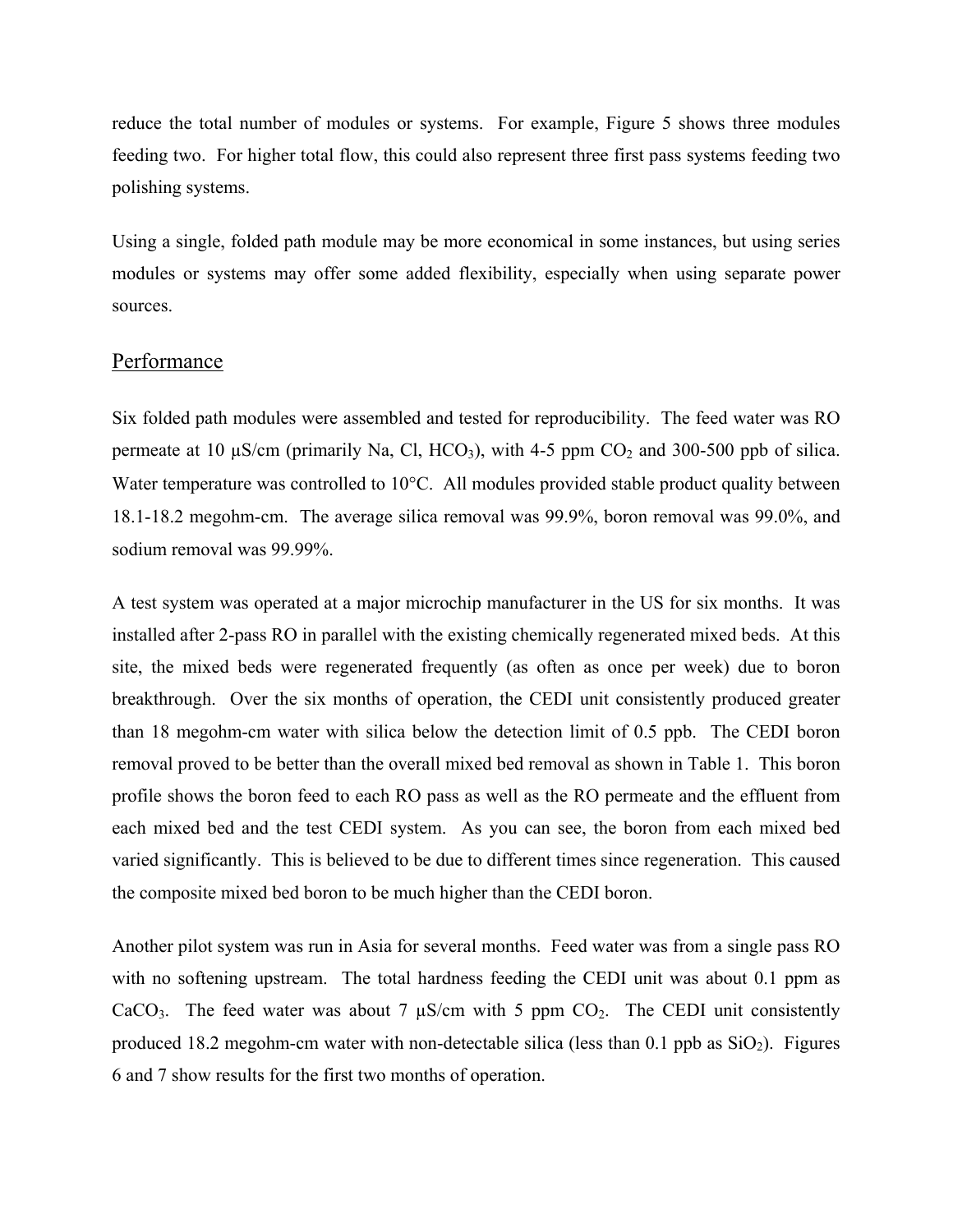# **INCREASING CEDI MODULE RELIABILITY**

Since the mid-1990's the trend in CEDI module design has been toward:

- Modularity, with flow rates of 12.5-17 gpm  $(2.8-3.9 \text{ m}^3/\text{hr})$  per module. Multiple modules are piped in parallel to form systems with higher flow rates.
- Increased robustness, with maximum feed water pressure of 100 psig (7 bar) and temperature of  $45^{\circ}$ C.
- Increased reliability, with zero leakage.
- Lower cost, with thick-cell construction that reduces the number of spacers and the area of membranes required per unit flow rate.

The CDI-LX<sup> $TM$ </sup> module commercialized in 2001, for example, achieves these objectives with a combination of:

- Strength of spacer material. Both the dilute and concentrate spacers are molded of strong engineering plastics such as polysulfone.
- O-ring seals between the spacers and the membranes. The thickness of the dilute spacers can accommodate grooves for O-rings that are inserted prior to module assembly.
- Shorter channel length (about 14" vs. 26" for a typical thin-cell module), which reduces the deflection of the sidewalls of the spacers.

In addition to elimination of external leakage by using stronger spacers and O-ring seals, there were other key design changes focused on improving the reliability of both the modules and systems:

- Improvement in the insulation of metallic components to eliminate the possibility of electrical arcing.
- Use of resin-filled concentrate and electrode compartments to avoid the need for concentrate brine injection.
- Elimination of the need for concentrate recirculation, to reduce system complexity and lower the possibility of concentrate biofouling.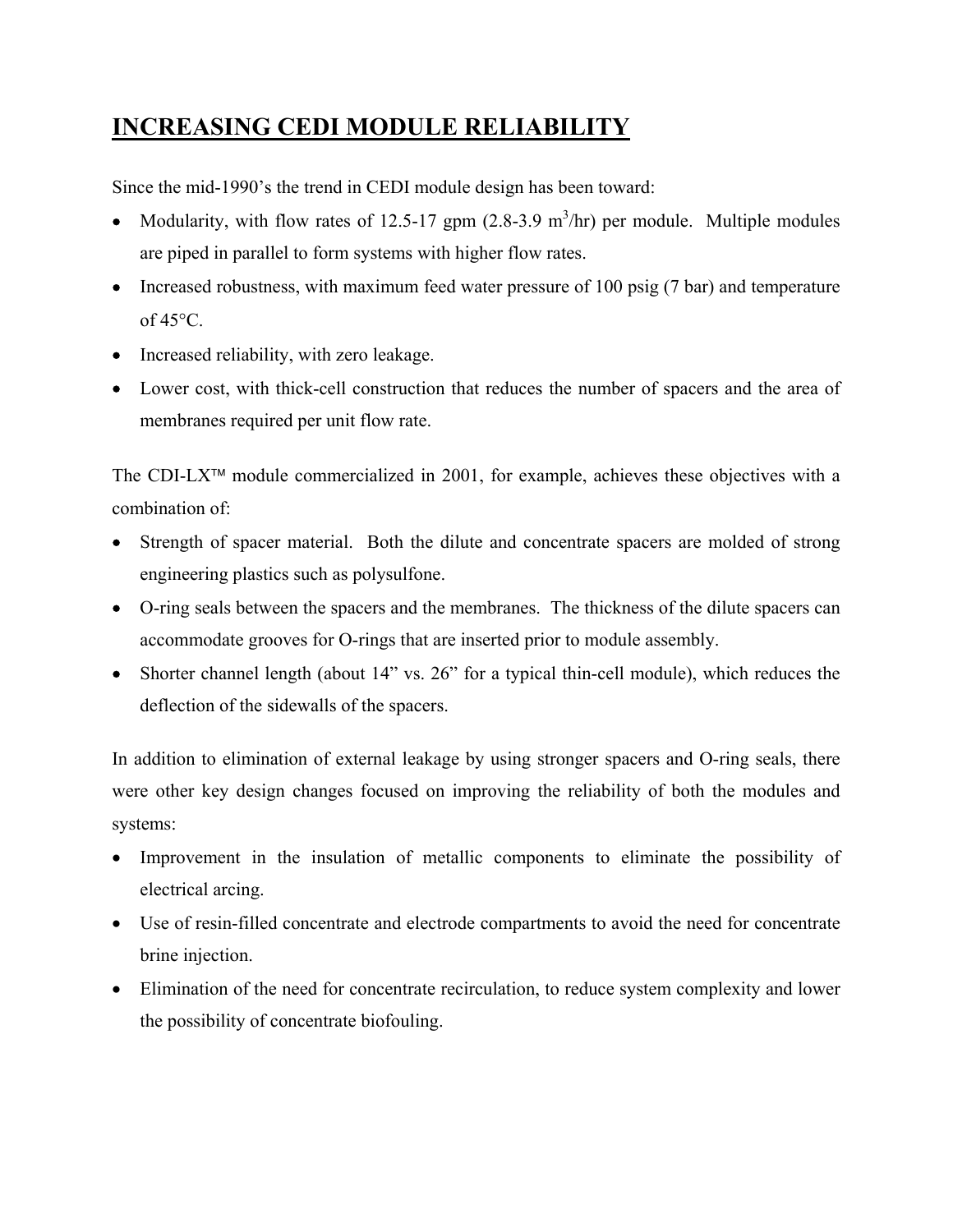The latest advance in CEDI module design further improves reliability and reduces cost at both the module and the system level. The module (called the VNX) is housed in a cylindrical housing, with integral mounting brackets at both ends (see Figure 8). The diameter of the cylinder is approximately 18" (46 cm) and the length is 26" (66 cm).

Internally the module is of a thick-cell design. The dilute spacer, shown in Figure 9, is fabricated in a multi-step process. Each spacer consists of two mirror-imaged halves molded in glass-filled polypropylene, which are then clamped together and over-molded with thermoplastic elastomer (TPE). The TPE thermally bonds the two halves together and forms integral O-rings that seal the membranes to the spacers and the spacers to each other.

The stack of spacers, endblocks and endplates are sealed inside a fiberglass-reinforced plastic cylinder by O-ring on the periphery of the endblocks (which is analogous to the endcap in an RO vessel). The module is therefore guaranteed to be leak-free at operating pressures of 100 psig (7 bar). Higher pressures may be possible, since the operating pressure is limited only by the effectiveness of the endblock O-rings and the pressure rating of the cylinder and the endplates.

The new module combines the superior flow distribution of a plate-and-frame design with the benefits of a cylindrical housing. Reduction in both material and labor cost is achieved by using low cost materials for the spacers and by molding O-rings as integral part of the spacers.

## **LOWERING CEDI SYSTEM COST**

The recent trend in CEDI system design follows that of the modules. Multiple CDI-LX modules, for example, are mounted on racks and connected to common feed, product and reject manifolds. The modules do not have independent flow controls, so each system has just one set of flow controls and instrumentation. Modularity reduces the risk of capacity loss in the event of a module failure, but increases the number of piping and electrical connections.

Several design features of the new VNX module will further reduce the complexity and cost of CEDI systems: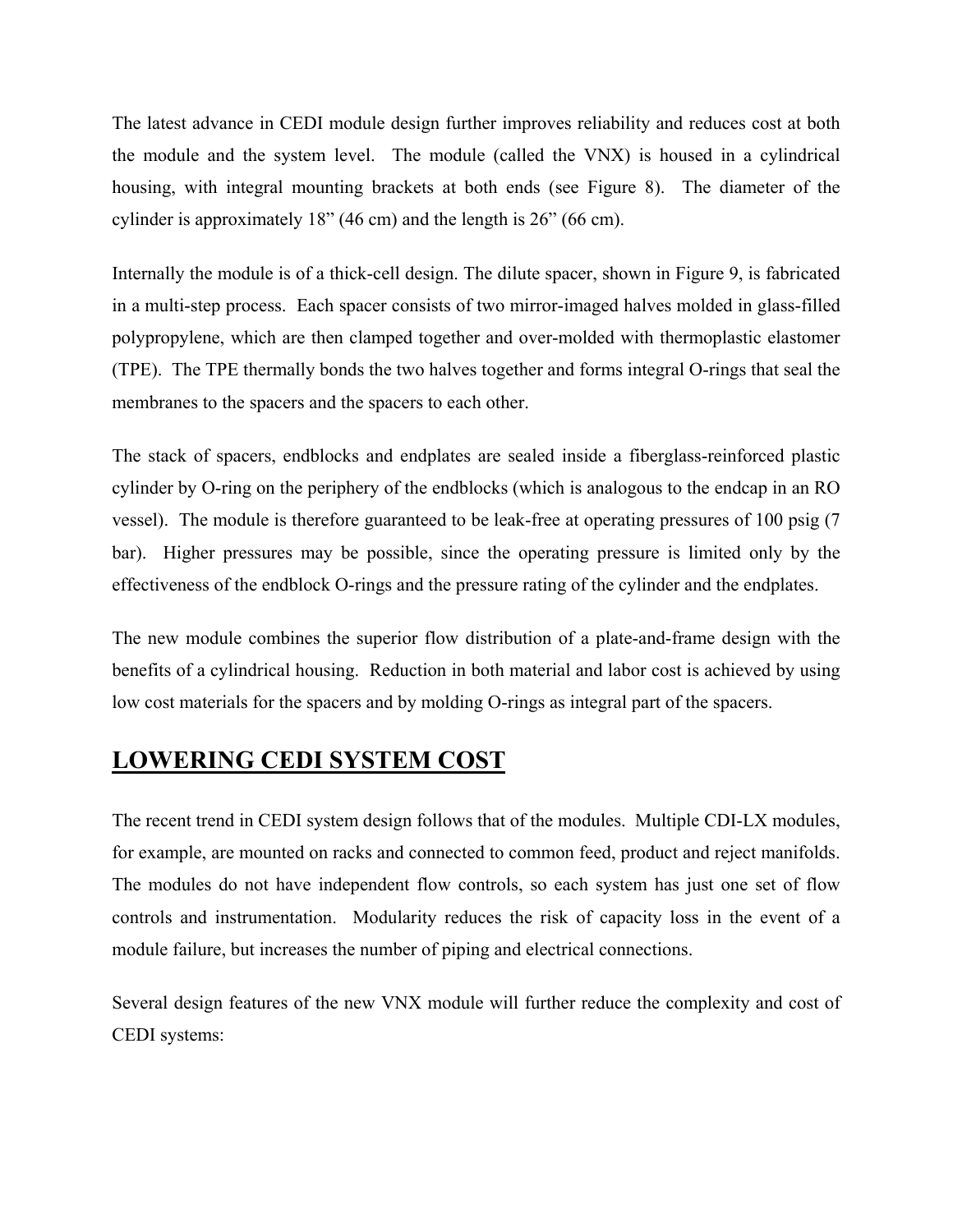- Mounting holes in the end brackets allow the modules to be bolted together end to end, side by side or stacked vertically, thereby reducing the amount of framing and structural support necessary.
- Multiple modules can be connected in line using sections of pipes with O-rings at both ends, similar to the product interconnect tubes in RO vessels (Figure 10). All the dilute and concentrate compartments in the modules are then operating in parallel, and the connected modules function as a single module. The nominal flow rate per module is 16.7 gpm  $(3.8m<sup>3</sup>/hr)$  so three modules in line for example would form a 50 gpm  $(11.4 m<sup>3</sup>/h)$  building block. The approach is analogous to a RO system, with the VNX modules equivalent to RO elements and building blocks equivalent to RO vessels housing multiple elements.
- Piping to individual modules or building blocks can be from either end; the inlets and outlets can be on the same or opposite ends. Either flexible hoses or rigid piping can be used.

This multi-module building block approach provides the system designer with the flexibility of modular design without increasing the complexity of mechanical mounting, piping and electrical connections. For example, Figure 11 shows a 200-gpm system designed for production of ultrapure water. The modules are arranged in four parallel 50 gpm trains.

A basic system, consisting of modules arrayed on a skid, can form the basis for system integrators to construct systems for specific applications by adding the required piping, instrumentation, controls and power supply. Direct shipment of the basic system from the factory to site is possible, with final assembly on site.

The modularity and simplicity of CEDI systems of the new design will reduce the engineering effort required to customize systems for specific applications.

Figure 12 shows the reduction in capital cost of CEDI systems over the past three years, based on cost for a 120 gpm system designed for general industrial applications with PVC piping. The cost of a mixed bed deionization (DI) system is included for comparison.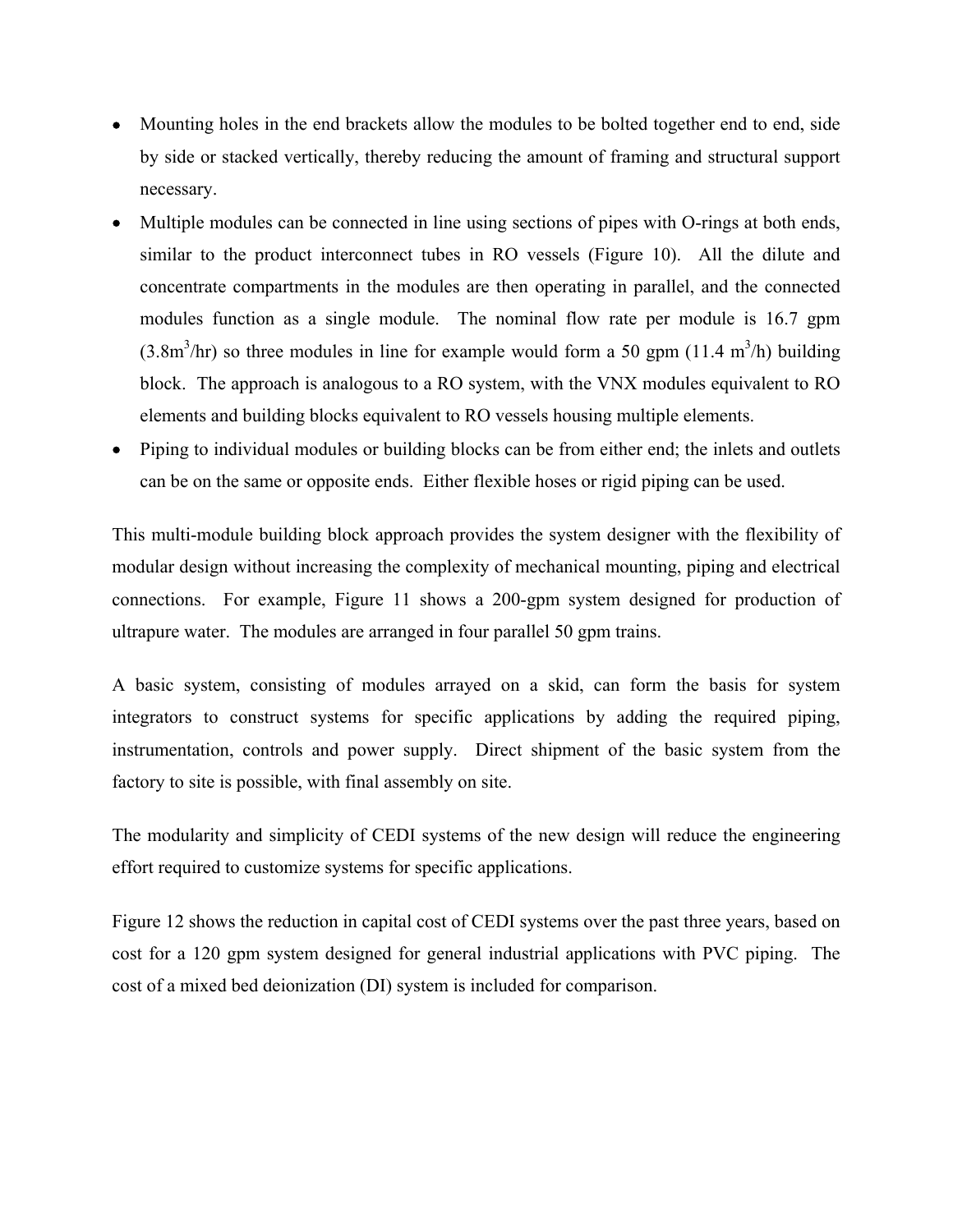# **SUMMARY**

Performance equal to or better than conventional mixed-bed deionization is now achievable using CEDI technology through enhanced layering and staged CEDI modules. This eliminates the problems caused by fluctuations due to regeneration of the ion exchange polisher used in many semiconductor pure water applications.

Robust module design of VNX CEDI module that utilizes double o-ring seal in a cylindrical housing similar to an RO vessel assures leak-free high pressure operation of the CEDI device.

Integrated system design with multi-modules pre-assembled on a skid significantly reduces the system cost of the CEDI making it cost competitive to regenerable ion exchange polishers.

### **BIOGRAPHIES**

Mr. Anil D. Jha is Vice President of Research and Development at USFilter. Mr. Jha has over 30 years of experience in the water treatment industry and is one of the pioneers of commercial continuous electrodeionization (CEDI) technology. He holds multiple patents related to CEDI and other water treatment technologies.

Li-Shiang Liang is the Director of Product Development at USFilter. He has worked on electrodeionization technology since joining the Process Water Division of Millipore, now part of USFilter, in 1988. He was responsible for development of the CDI-LX<sup> $TM$ </sup> module product line and for the new generation modules described in this paper. He has a Ph.D. from Massachusetts Institute of Technology, Cambridge, MA and has over 27 years of experience in water purification and wastewater treatment, encompassing research, product development and consulting.

Joseph Gifford is a Senior Development Engineer in Applications R&D at USFilter. He has nine years of experience in high purity water treatment, much of which has focused on the development and application of continuous electrodeionization technology. He has a B.S. in Chemical Engineering from Worcester Polytechnic Institute in Worcester, MA, and an M.S. in Chemical Engineering from the University of Massachusetts in Lowell, MA.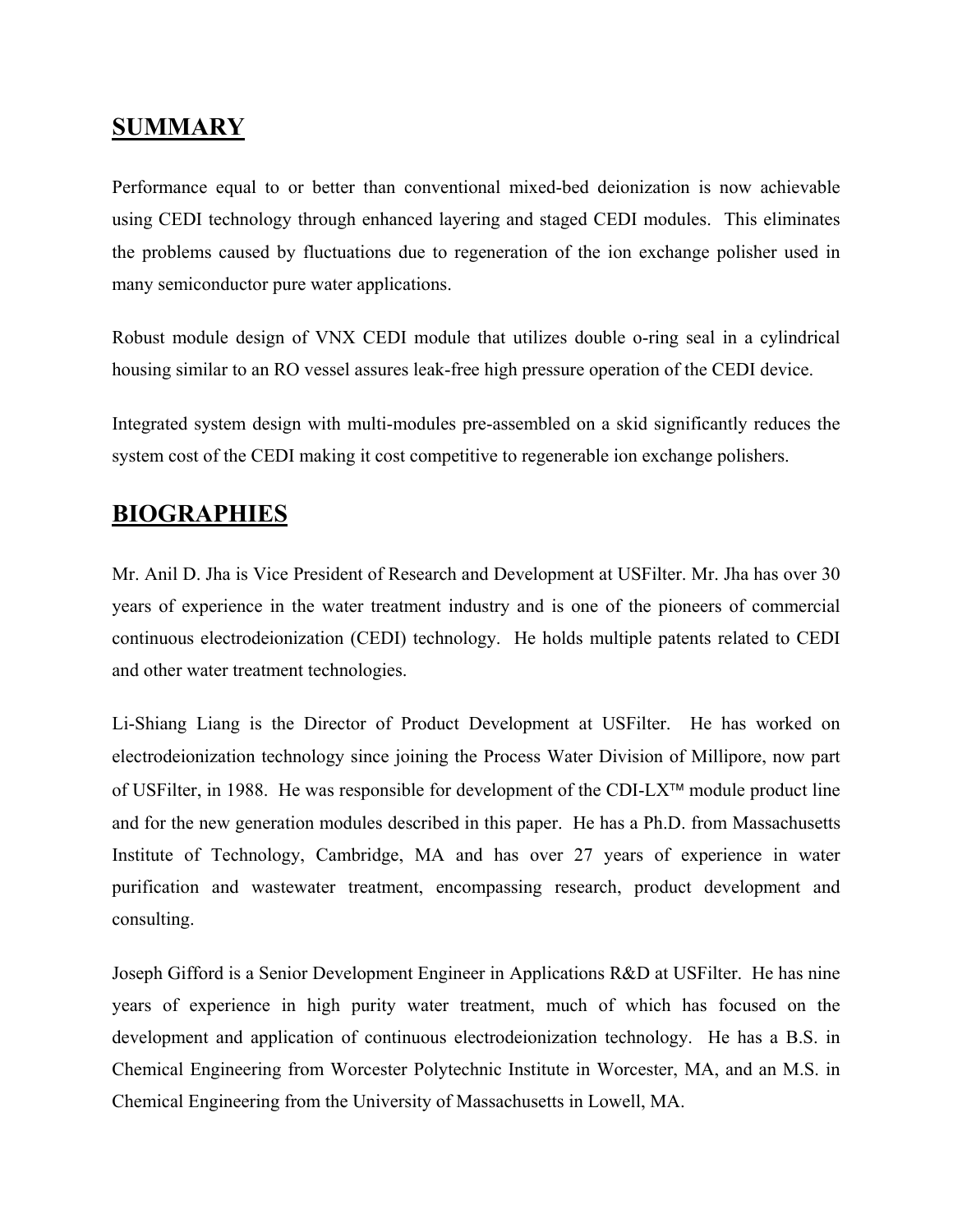### **REFERENCES**

- 1. Gifford, J. D.; Atnoor, D. "An Innovative Approach to Continuous Electrodeionization Module and System Design for Power Applications", Proceedings of the International Water Conference, Pittsburgh, Pa. (Oct. 23-25, 2000).
- 2. Dunleavy, M.J.; Wood, J.H.; Wilkins F.C. "Silica Removal by Electrodeionization" Ultrapure Water, 11(2), pp. 50-55 (March 1994).
- 3. Liang, L.; Wang, L. "Continuous Electrodeionization Processes for Production of Ultrapure Water, Semiconductor Pure Water and Chemicals Conference, Monterey, Calif. (Feb. 27- March 1,2001).
- 4. Ganzi, G.C. "Electrodeionization for High Purity Water Production", AIChE Symposium Series, No. 261, vol. 84, p. 73 (1998).
- 5. Dimascio, F., et al, U.S. Patent No. 6,284,124 B1 (Sept. 4, 2001)
- 6. Ganzi, G. C., et al, U.S. Patent No. 5,868,915 (Feb. 9, 1999)
- 7. Gifford, J., "A High-Performance High-Purity EDI Module Designed for the Microelectronics and Semiconductor Industries", Ultrapure Water Portland, Presentation at the Executive Forum, Oct. 15, 2003
- 8. Giuffrida, A. J., U. S. Patent No. 4,931,160 (Jun. 5, 1990)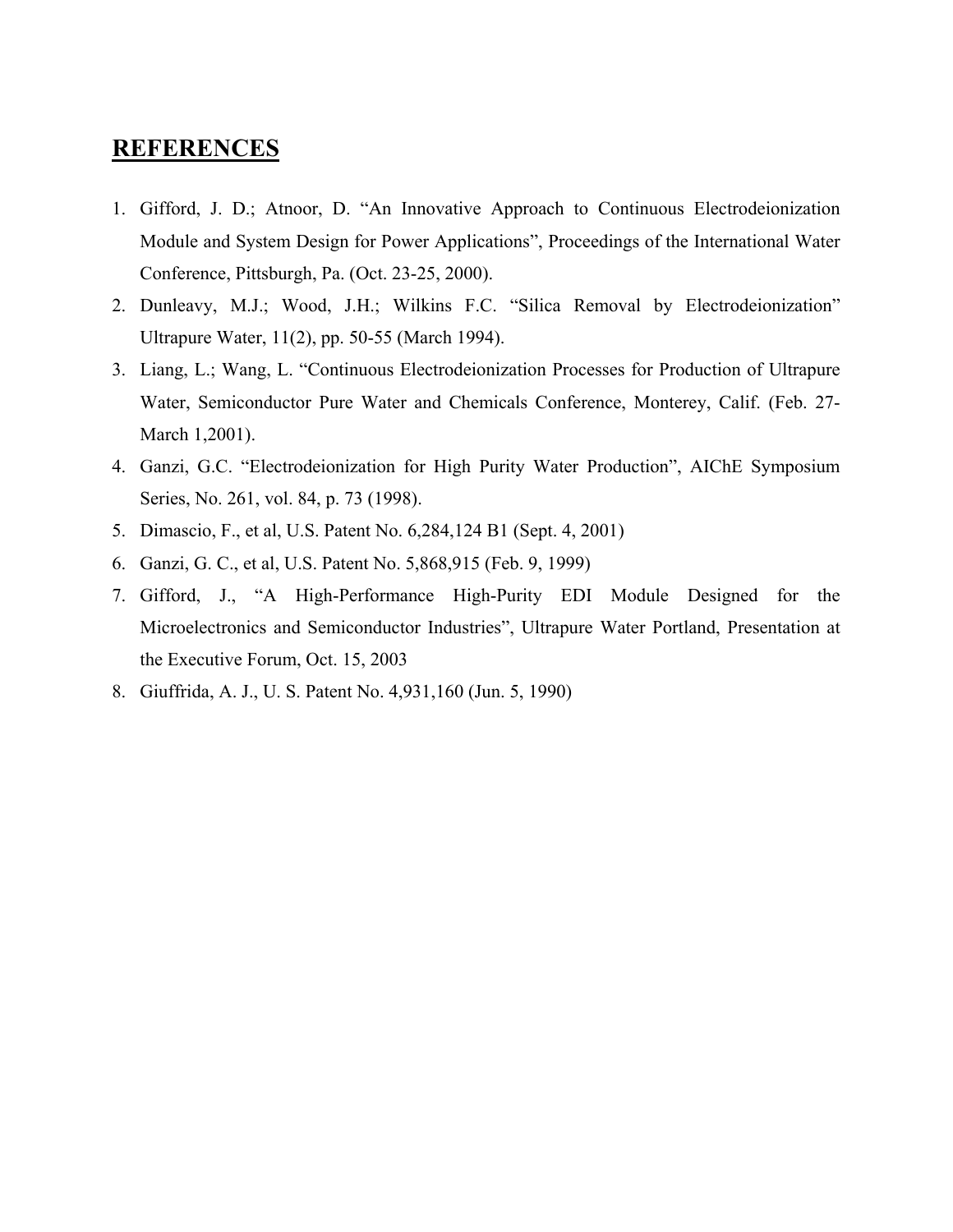| <b>Sample</b>           | <b>After 3 Months</b> |             | <b>After 4 Months</b> |             |
|-------------------------|-----------------------|-------------|-----------------------|-------------|
| <b>RO</b> Feed          | 58900                 |             | 75900                 |             |
| <b>First Pass RO</b>    | 43400                 |             | 55600                 |             |
| Product                 |                       |             |                       |             |
| <b>First Pass</b>       | 26.3%                 |             | 26.7%                 |             |
| Removal                 |                       |             |                       |             |
| <b>Second Pass</b>      | 25800                 |             | 28800                 |             |
| <b>RO</b> Product       |                       |             |                       |             |
| <b>Second Pass</b>      | 40.6%                 |             | 48.2%                 |             |
| Removal                 |                       |             |                       |             |
|                         | <b>Mixed Beds</b>     | <b>CEDI</b> | <b>Mixed Beds</b>     | <b>CEDI</b> |
| $\mathbf{1}$            | 16                    |             | 23                    |             |
| $\overline{2}$          | 14                    |             | 16                    |             |
| $\overline{3}$          | 340                   |             | 41                    |             |
| $\overline{\mathbf{4}}$ | 2170                  |             | 720                   |             |
| <b>Combined</b>         | 592                   | 35          | 242                   | 44          |
| Removal                 | 97.7%                 | 99.9%       | 99.1%                 | 99.8%       |

**Table1. Boron Profile Through Primary Water Treatment System** 

\*All values in ng/L (ppt)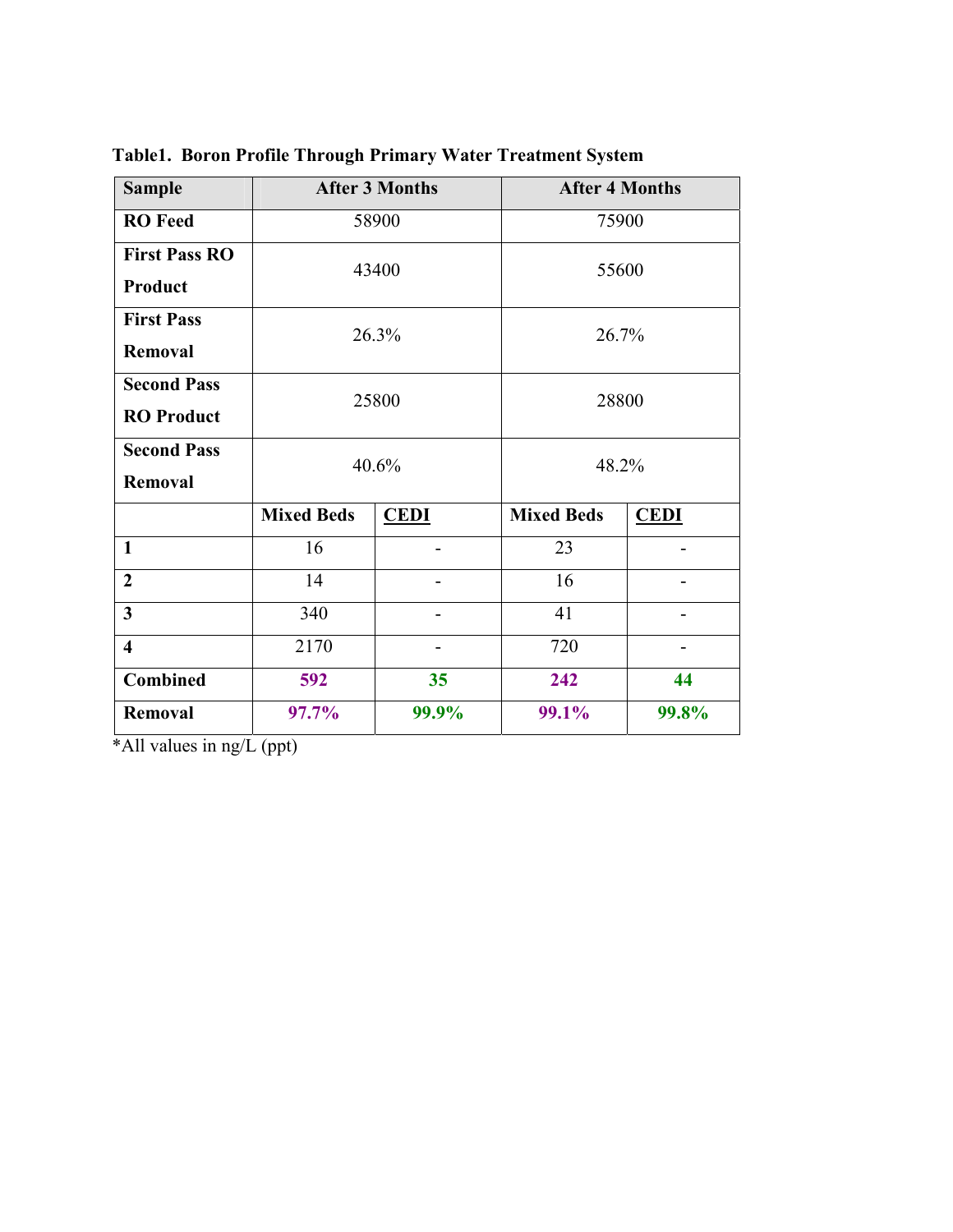

**Figure 1. Typical CEDI Device Configuration(1)**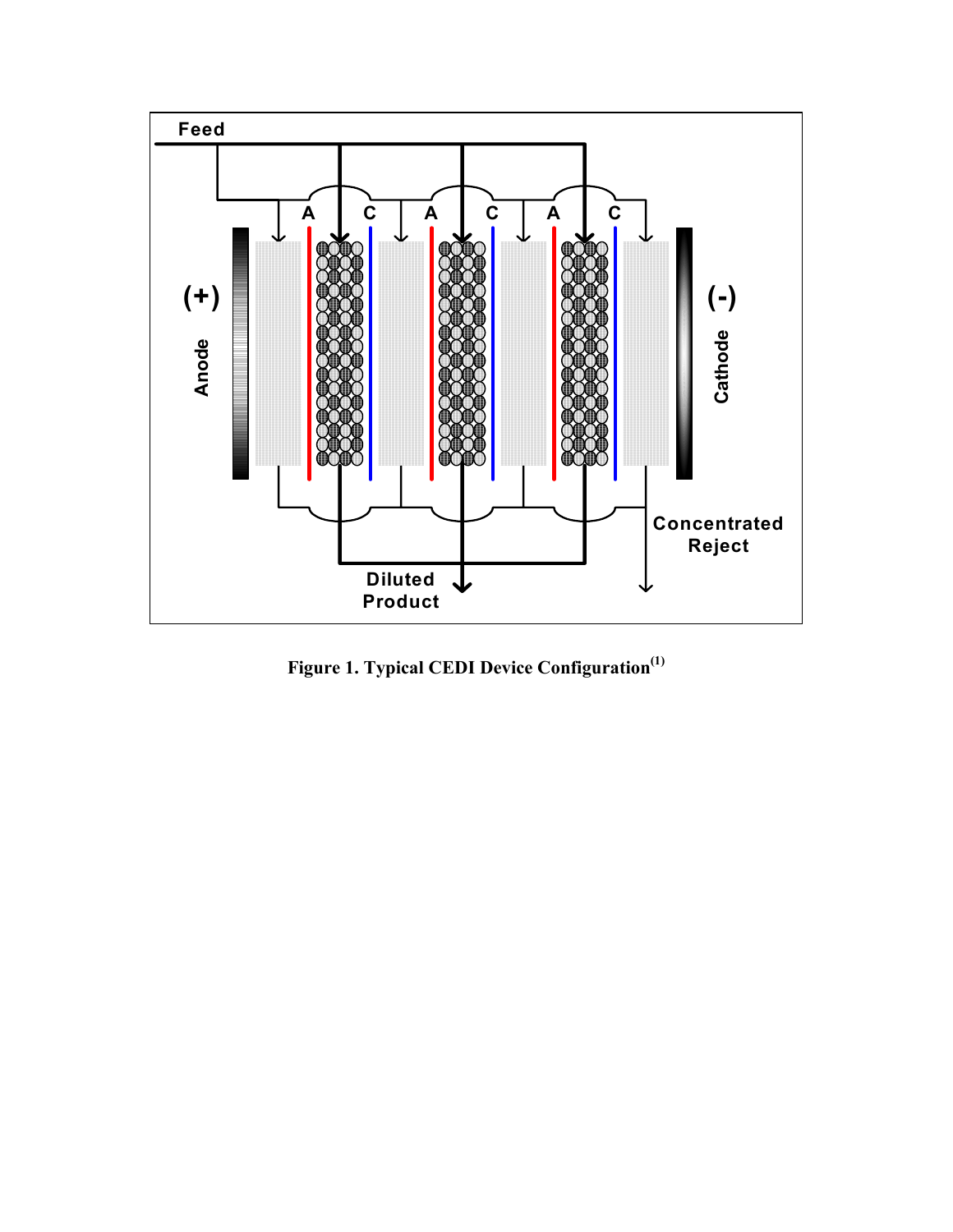

**Figure 2. Microelectronics Primary Water Treatment Process**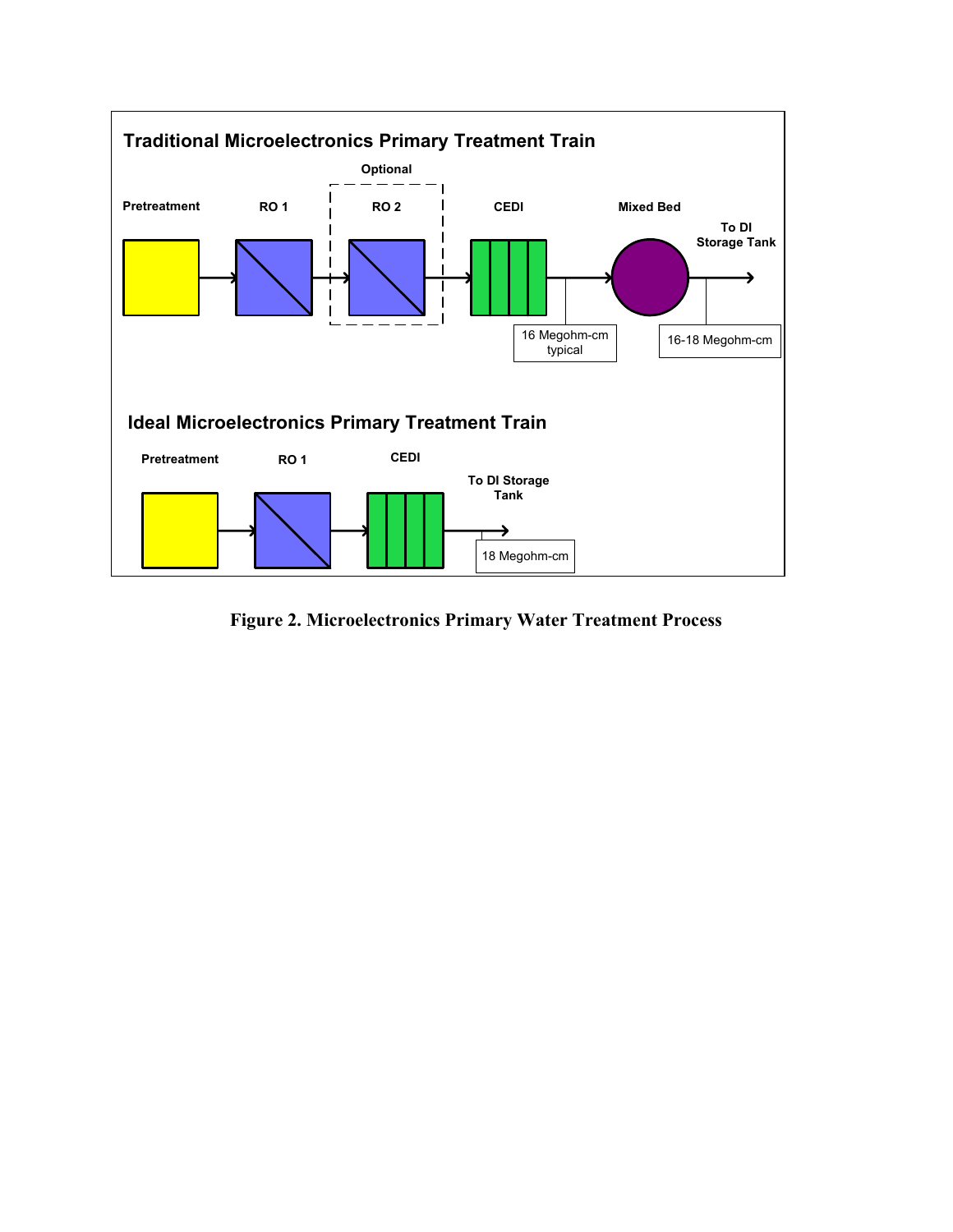

**Figure 3. pH Change and Silica Removal in Enhanced Anion Layer**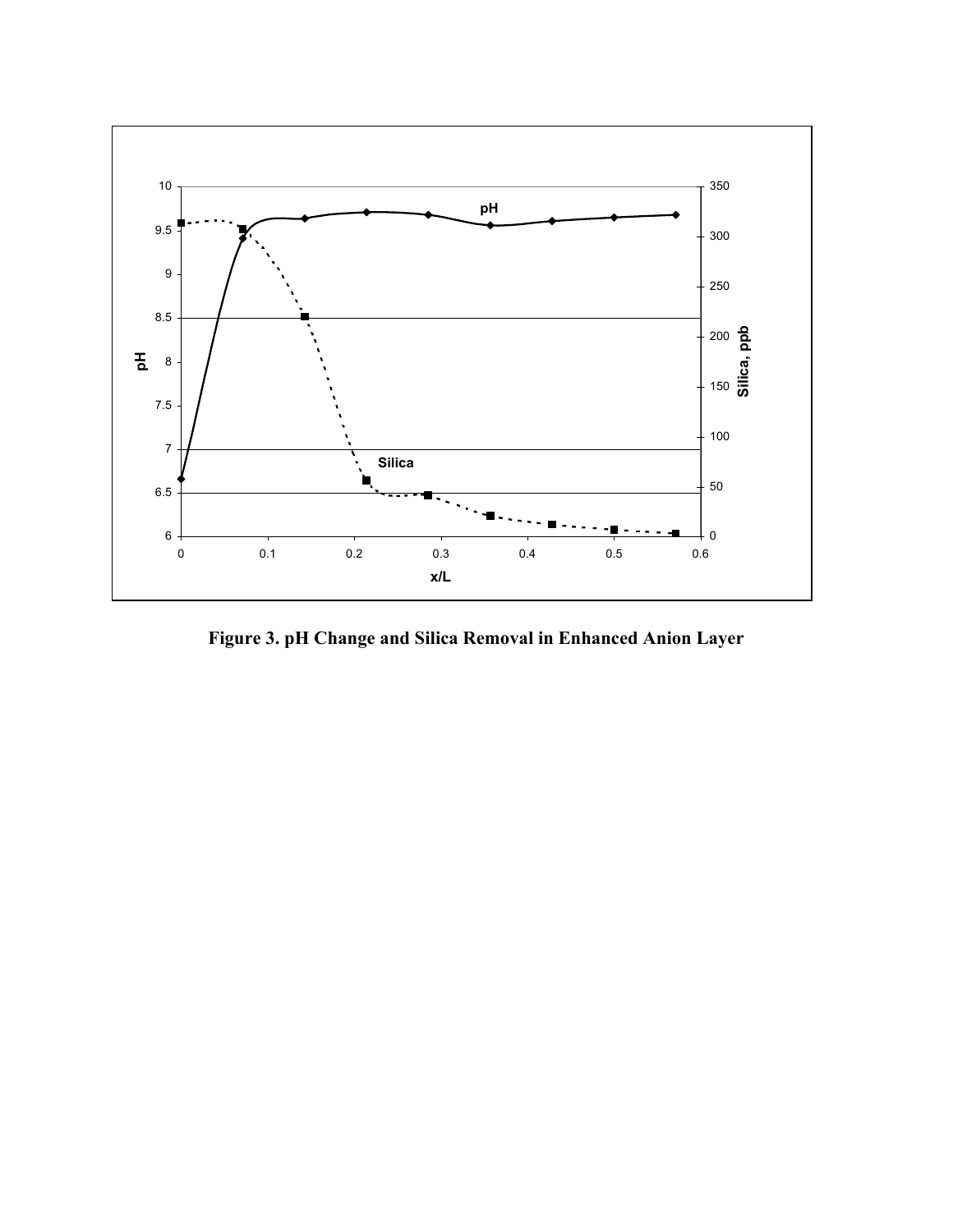

**Figure 4. Folded Path Module Design**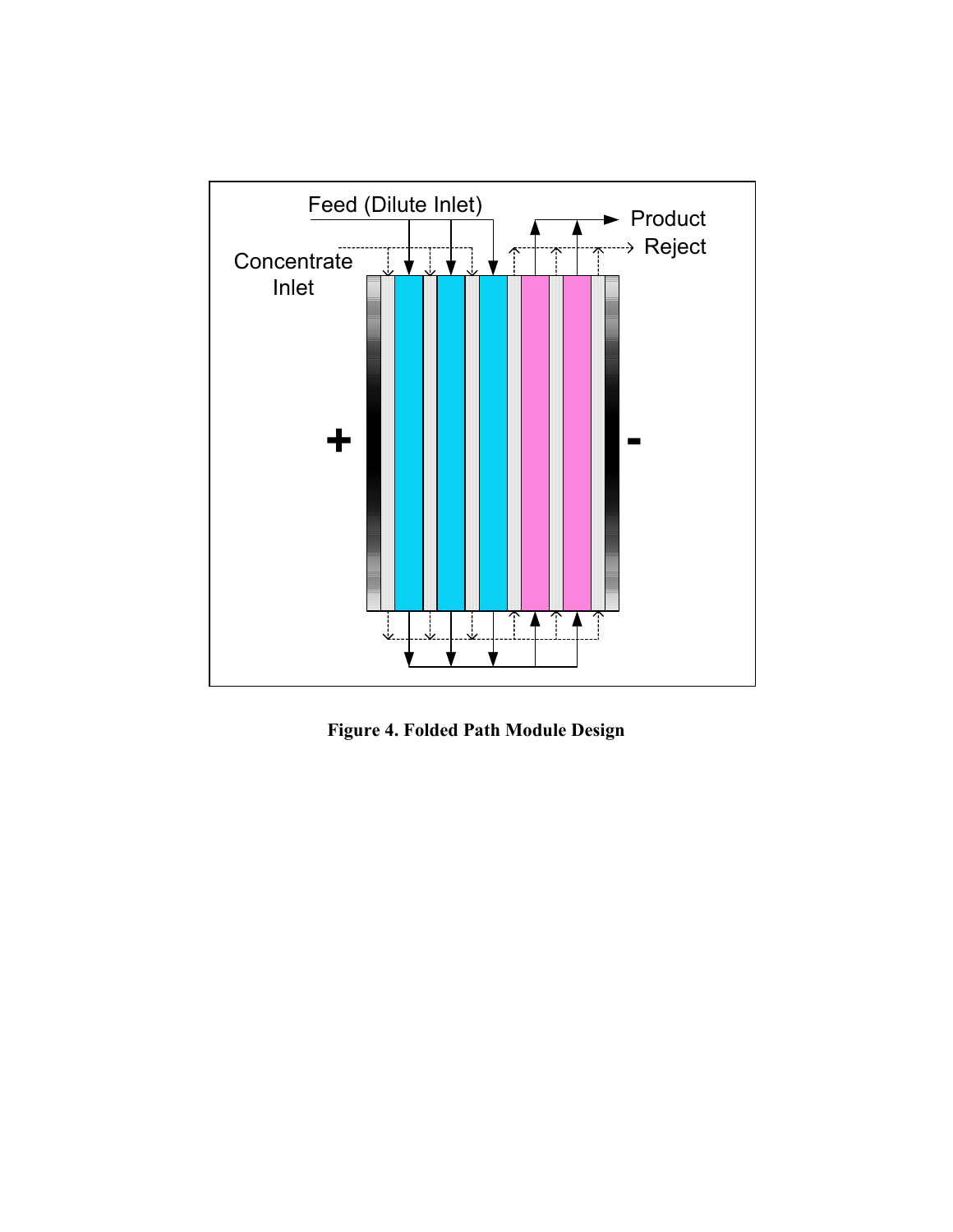

**Figure 5. Two Pass CEDI Using Series Modules or Systems**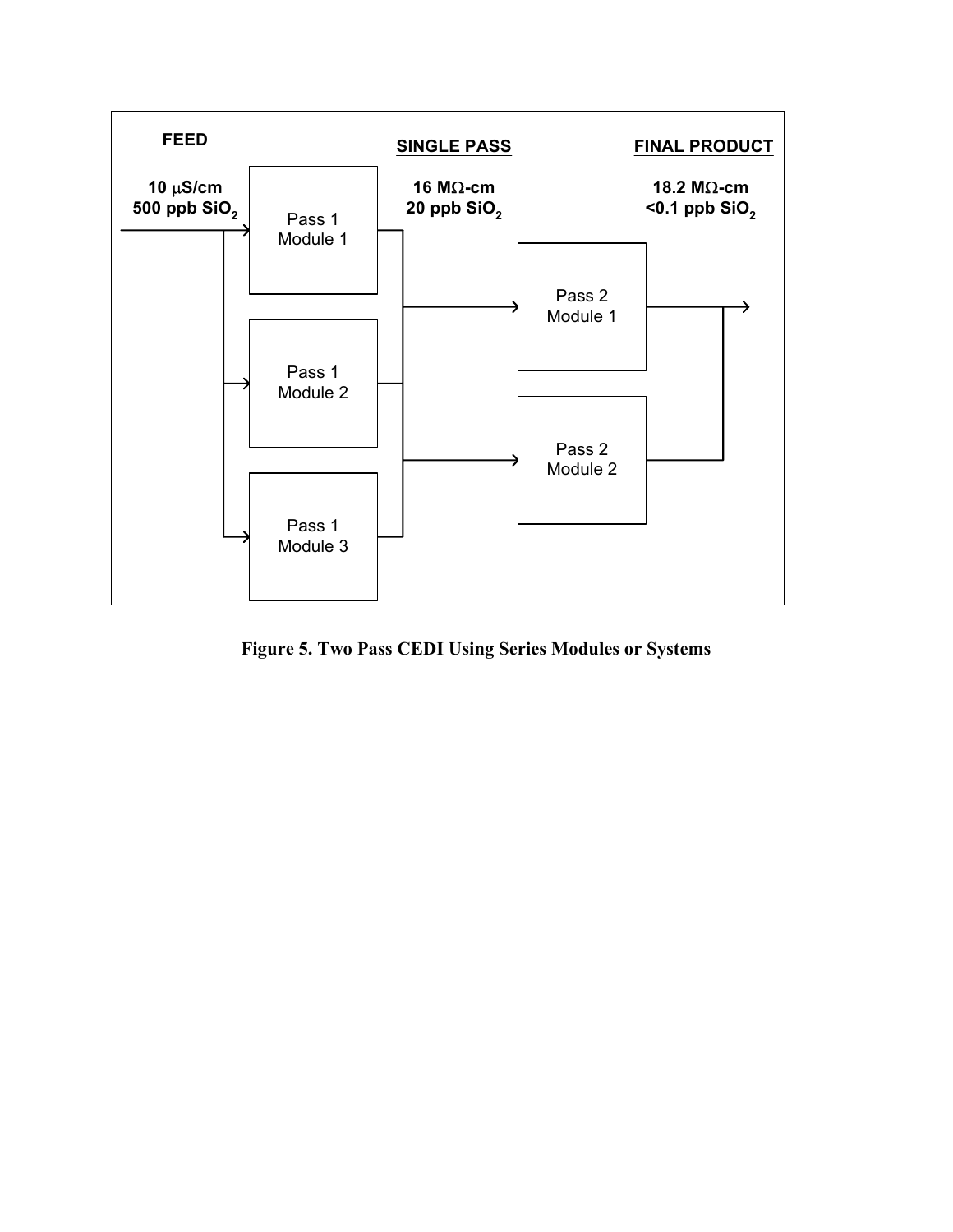

**Figure 6. Pilot System with Single Pass RO Feed – Feed and Product Quality**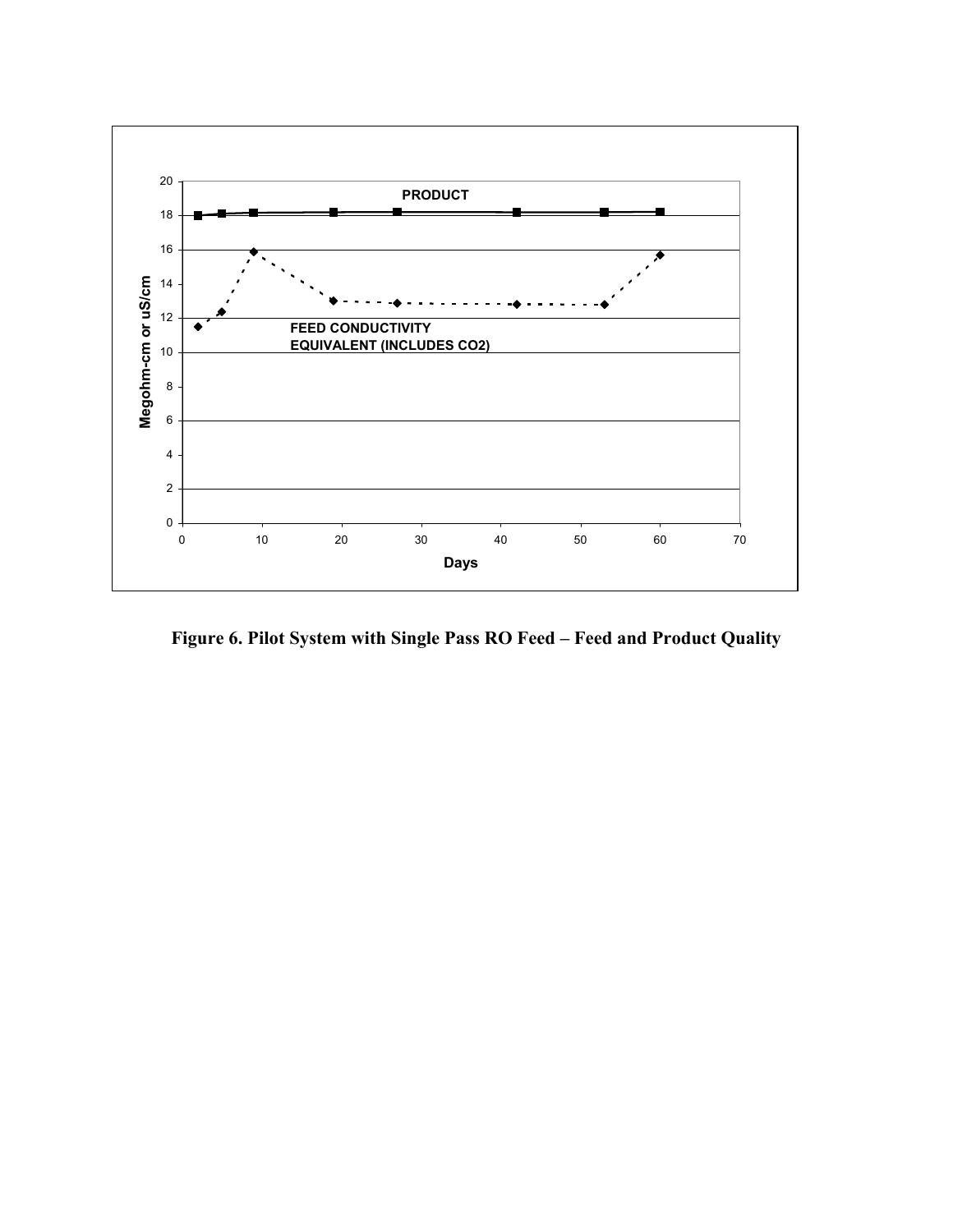

**Figure 7. Pilot System Silica Removal**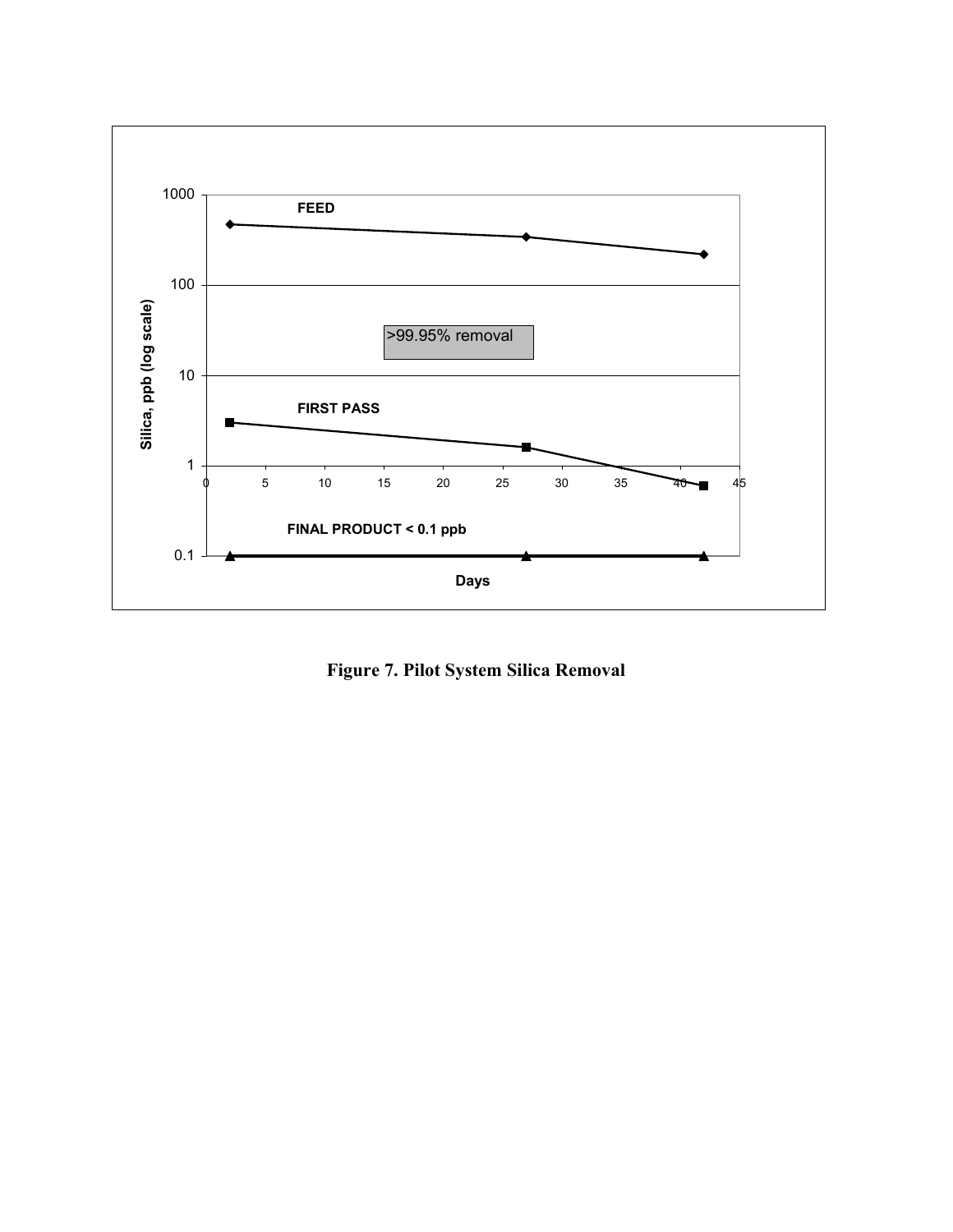

**Figure 8. VNX module**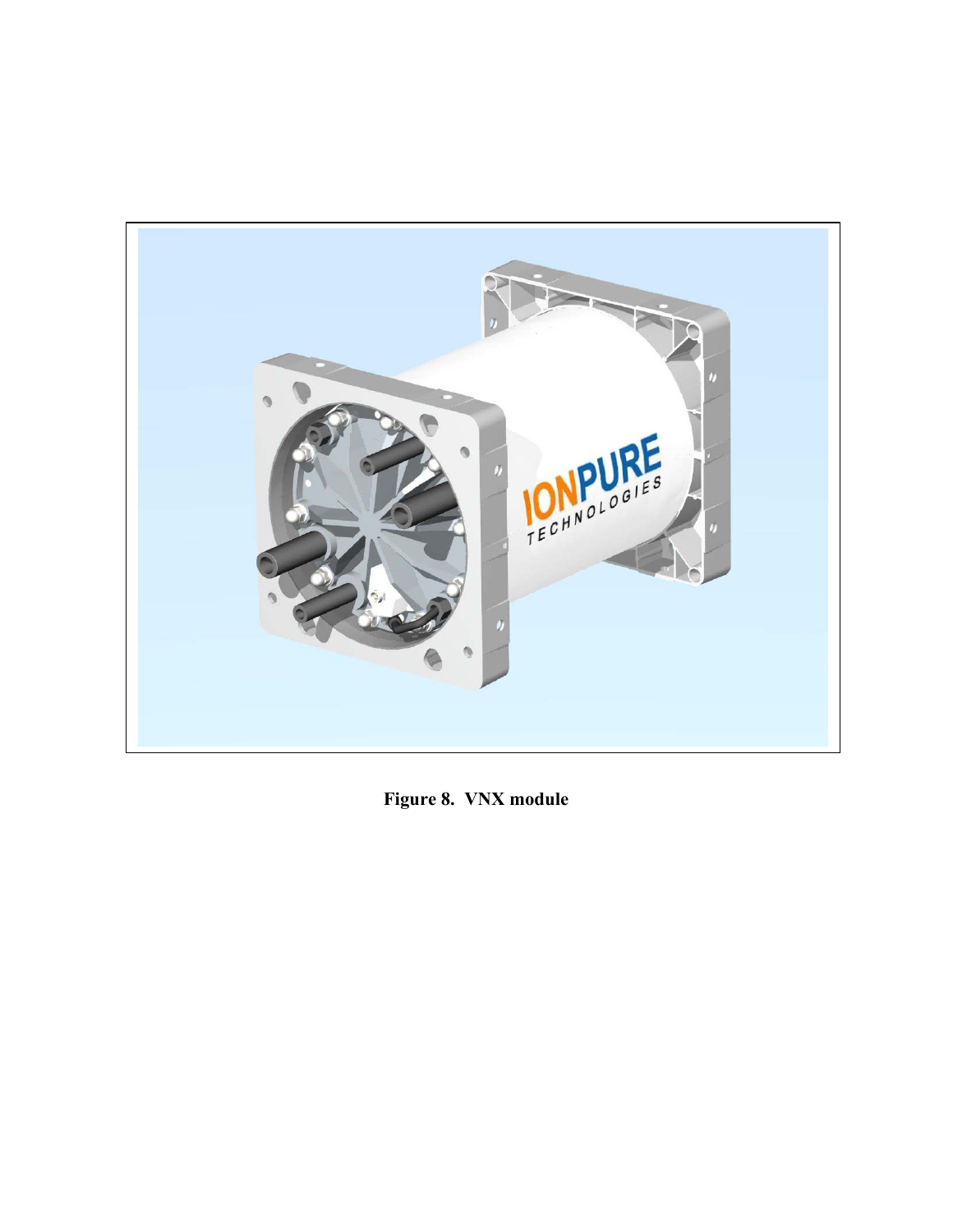

**Figure 9. Dilute spacer in VNX module**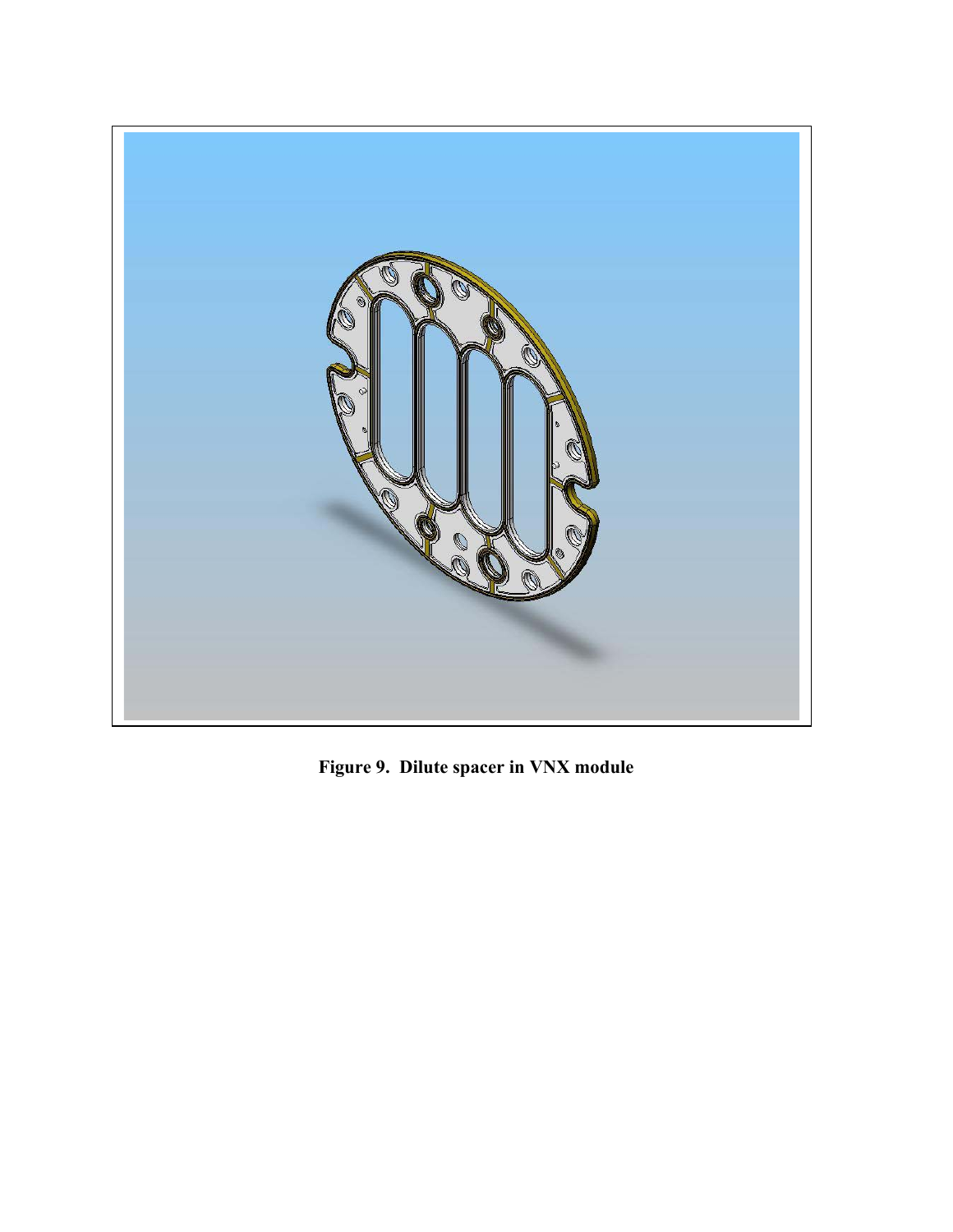

**Figure 10. Multiple module connected in-line using interconnect tubes**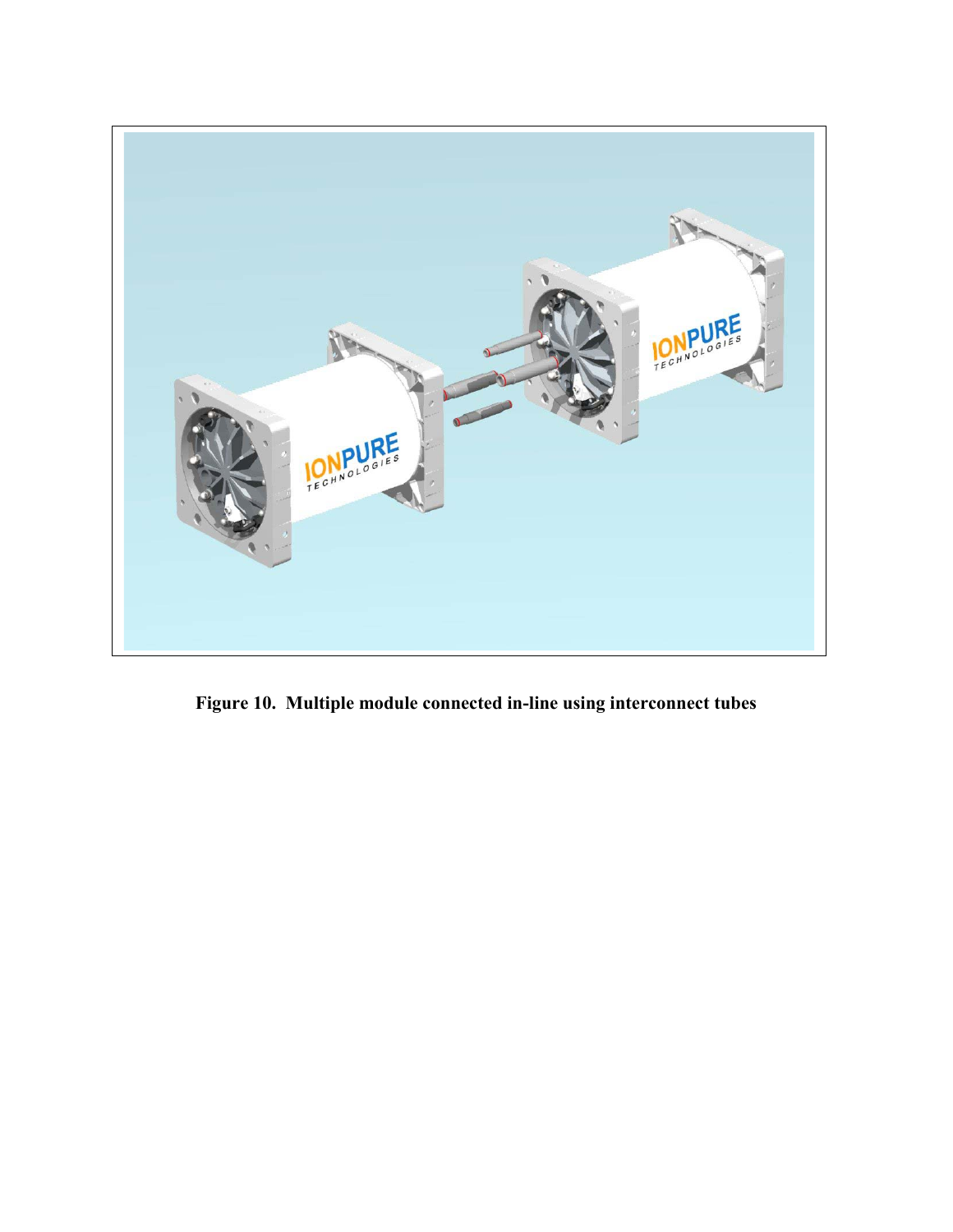

**Figure 11. 200-gpm VNX system**